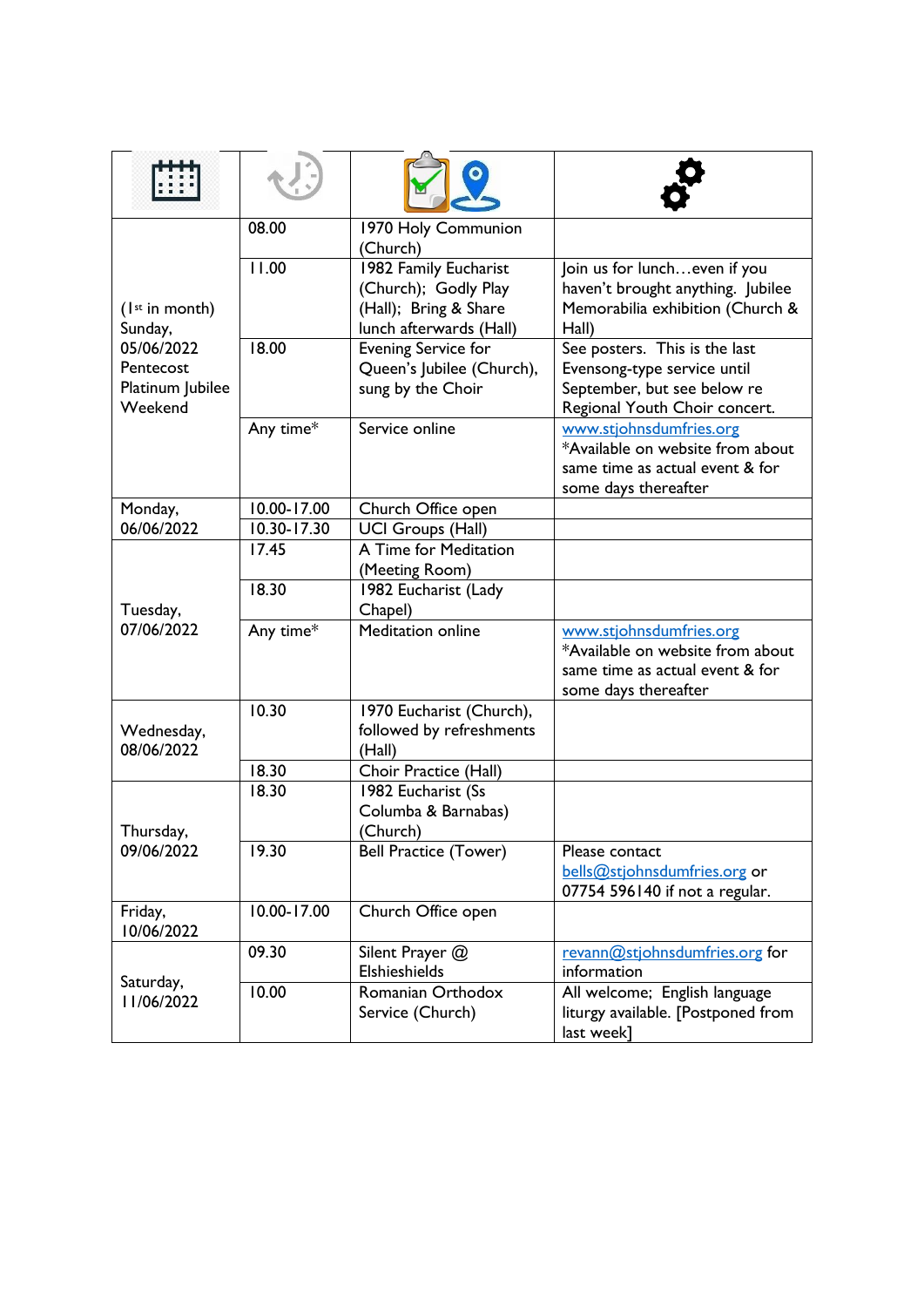| $(2nd$ in month)<br>Sunday,<br>12/06/2022<br><b>Trinity</b> | 11.00     | 1982 Family Eucharist<br>(Church); Godly Play<br>Activity Bags available;<br>refreshments afterwards<br>(Hall) |                                                                                                                                       |
|-------------------------------------------------------------|-----------|----------------------------------------------------------------------------------------------------------------|---------------------------------------------------------------------------------------------------------------------------------------|
|                                                             | +8.00     | <b>Contemporary Worship</b><br>Church)                                                                         | None, now, until September.                                                                                                           |
|                                                             | 18.00     | Regional Youth Choir<br>Concert (Church)                                                                       | Free Concert (with retiring<br>collection), featuring young<br>singers from Secondary Schools<br>across D&G. see posters &<br>website |
|                                                             | Any time* | Service online                                                                                                 | www.stjohnsdumfries.org,<br>*Available on website from about<br>same time as actual event & for<br>some days thereafter               |

And, as always, if you need us, you can contact

- The Rector on 01387 254126 / 07487 653069
- / [rector@stjohnsdumfries.org](mailto:rector@stjohnsdumfries.org)

The Church Office on 07754 596140 / [pastadmin@stjohnsdumfries.org](mailto:pastadmin@stjohnsdumfries.org)

**Godly Play** have made and decorated **cakes** and these are for sale today after the service in the hall; proceeds are for Christian Aid.

## **Post Covid Arrangements**

The common cup was re-introduced a few weeks ago. A few points to make in connection with that.

- o Receiving communion at the High Altar involves closer contact with others than we have become accustomed to in church. If you feel that, when moving between your pew and the High Altar, you wish to wear a mask, feel free to do so.
- o In any event the Vestry asks that we continue the practice of moving down the centre aisle and back up the appropriate side aisle.
- $\circ$  You are reminded that receiving in one kind, i.e., only the bread, is a valid way of taking communion.
- o Dipping your wafer in the wine known as Intinction is now once again permitted, for those who wish it. Please be very sure, in that instance, to sanitise your hands thoroughly beforehand.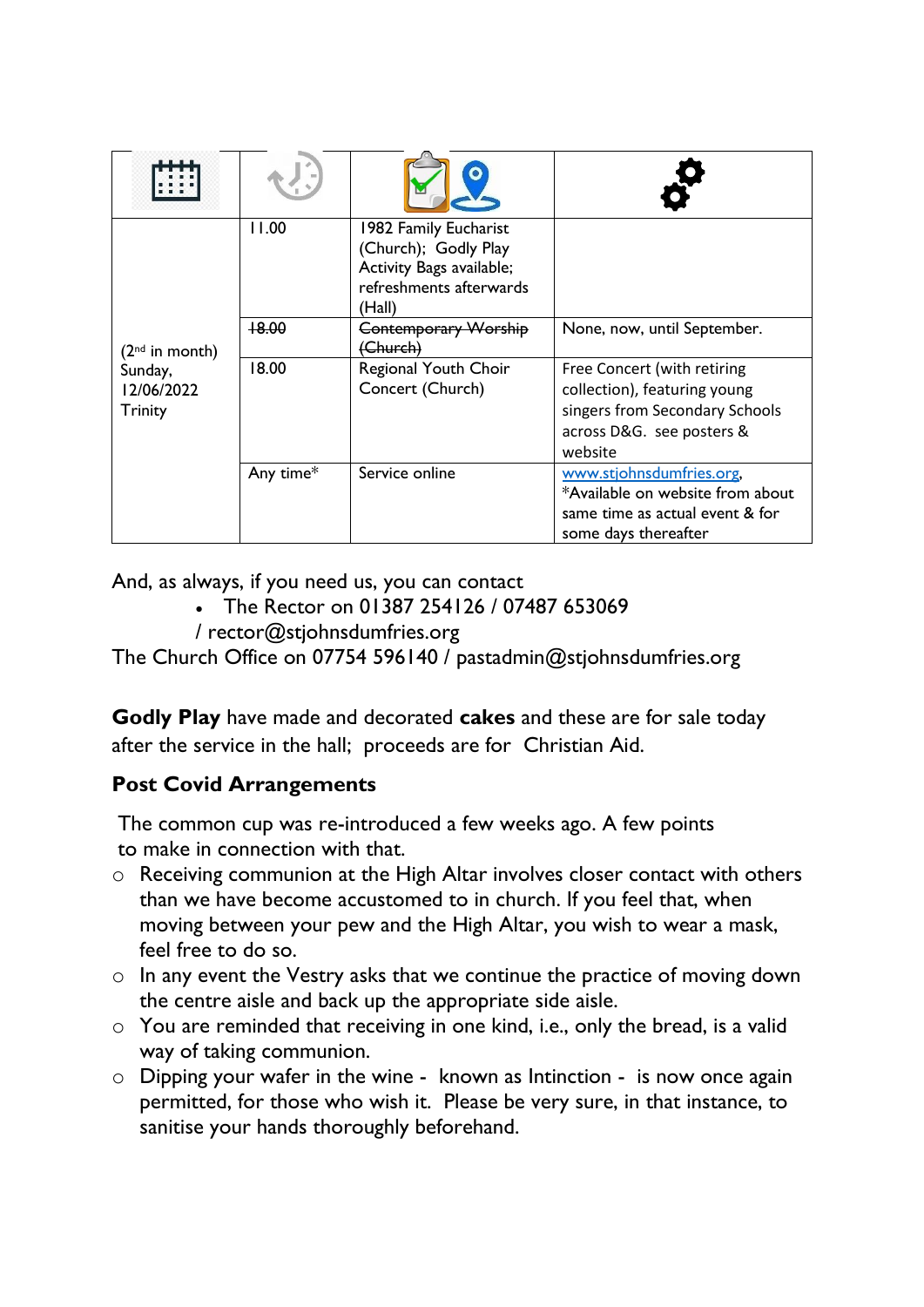Finally, the church is now open once again throughout the day (approx. 10.30- 16.30) to visitors, and for private prayer and reflection.

**New Member of Clergy Team**: I am delighted to advise you that the Reverend John McHale, who led our Good Friday talks this year, will be joining us on our clergy team, beginning in June. John has been worshipping with us for about sixteen months on and off, dependent on whether he is needed by the bishop, to cover vacant charges. John's present work commitments restrict his involvement with us in the months of July and August, but thereafter he will be freer to conduct services on Sundays and midweek. John was a Roman Catholic monk for a number of years before teaching music in a Church of England School. His vocation to priesthood was recognised whilst teaching and he went on to Ordination in the Church of England and served for many years as a School Chaplain. We warmly welcome John onto our clergy team, and look forward to serving with him, and wish him every blessing in our midst. *Janice*

MU **Summer Outing** will take place on Thursday 9th June. We will be visiting Ellisland, Robert Burns' farm just outside Dumfries. We will be given a tour of the farm, which will last  $1 - 1 \frac{1}{2}$  hours. We can try to soak up the many poems and songs he wrote there and admire Jean Armour's garden. Afterwards, we will have afternoon tea at nearby Friars' Carse, a beautiful country house hotel on the banks on the Nith, where we will all behave ourselves and not get into an inebriated state, as Rabbie so famously did. The cost for Ellisland and afternoon tea will be £17. Anyone who would like to join us on this outing, should contact Carolynne Sorrell, Kim Tofield or Mary Solley. Please meet at St John's at 1 pm, so that car sharing can be arranged. All welcome.

St John's MU will be celebrating its **Centenary** in November this year. A number of events will take place to mark this - most importantly, a service of Thanksgiving at 11 am on Saturday 19th November (how's that for advance notice?), at which Bishop Kevin will preside, followed by a lunch. Before that, however, we are having two Strawberry Teas this year. One at Jenny and Neil Lawson's home on July 14th, at 2.30 pm and one at Carolynne and Ken Sorrell's home on 21st July at 2.30pm.

It is hoped St John's MU will be able to donate £100 from the proceeds of the Strawberry Teas (and raffles) to the **Jubilee Summer of Hope**, as part of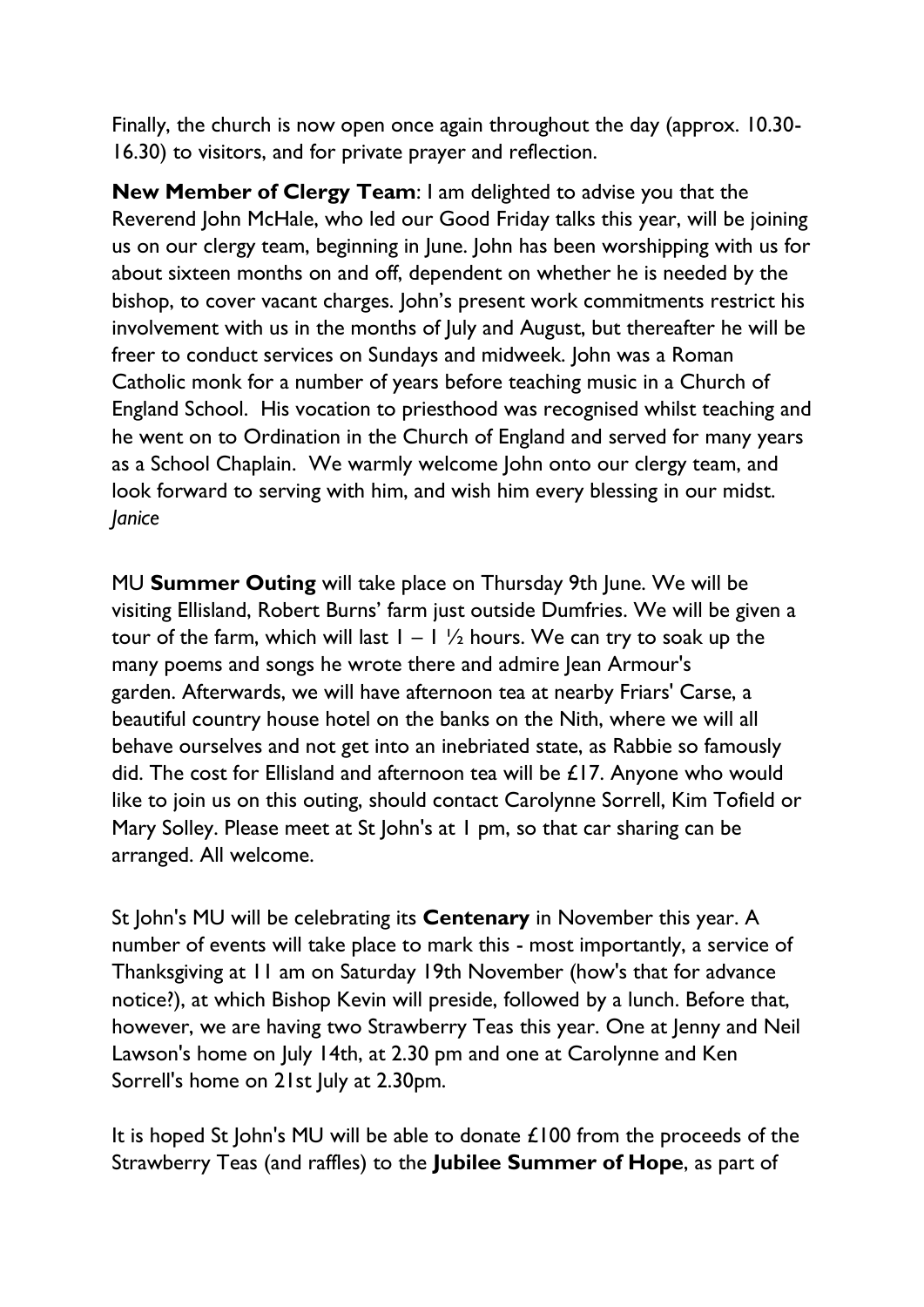our Centenary celebrations. This is a UK -wide initiative for the Queen's Platinum Jubilee, with MU supporting the next generation of female leaders from the grassroots up: supporting women with skills, knowledge and confidence to shape the future and transform communities and families for the better. Twenty tickets are available for each event costing the grand sum of £2 each. Once they're gone, they're gone! Please support us if you can. Tickets available from Carolynne and Jenny.

The **Regional Youth Choir** will have their concert in St John's **NEXT Sunday 12th June at 6pm**, (this replaces the evening worship that usually takes place on the 2nd Sunday of the month and, as mentioned above, there will be no more Evensong until September).

**Christian Aid Week:** Many thanks to all who gave for the very generous donation of £676.00 for Christian Aid Week. I have had information from Christian Aid saying that, to supplement what can be grown locally, Zimbabwe needs to import both wheat and fertiliser--but much of that comes from Russia. Supplies are likely to be disrupted and domestic food prices increased so the need to help local farmers is intensified. *Margaret Morton*

**Use of High and Nave Altars**: the Vestry has taken account of the views expressed at the recent Special General Meeting. It was unanimously concluded that to make the receiving of communion accessible to as many people as possible and to respect the sincerely held views of members of the congregation **both** altars would be used regularly; that the High Altar would be used at Christmas and Easter and that the Rector would have discretion, on rare and special occasions, to amend which altar was to be used.

- In summary:
	- o the Nave Altar will be used on the 1st and 3rd Sundays
	- o the High Altar will be used on the 2nd, 4th and 5th Sundays
	- o the High Altar will be used at Christmas and Easter and
	- o the Rector has discretion, on rare and special occasions, to amend that pattern.

The Vestry also took account of comments made about the administration of communion in both kinds at the Nave Altar and the need for a **slower pace**. This will be discussed with the Stewards, who will help to facilitate it.

**Bear Fest 7-9 July**: we still need **stewards** in both the church and the hall to welcome people coming to the Bear Fest. If you can **help** with this, please will you sign up on the sheet at the back, near the door to the Hall.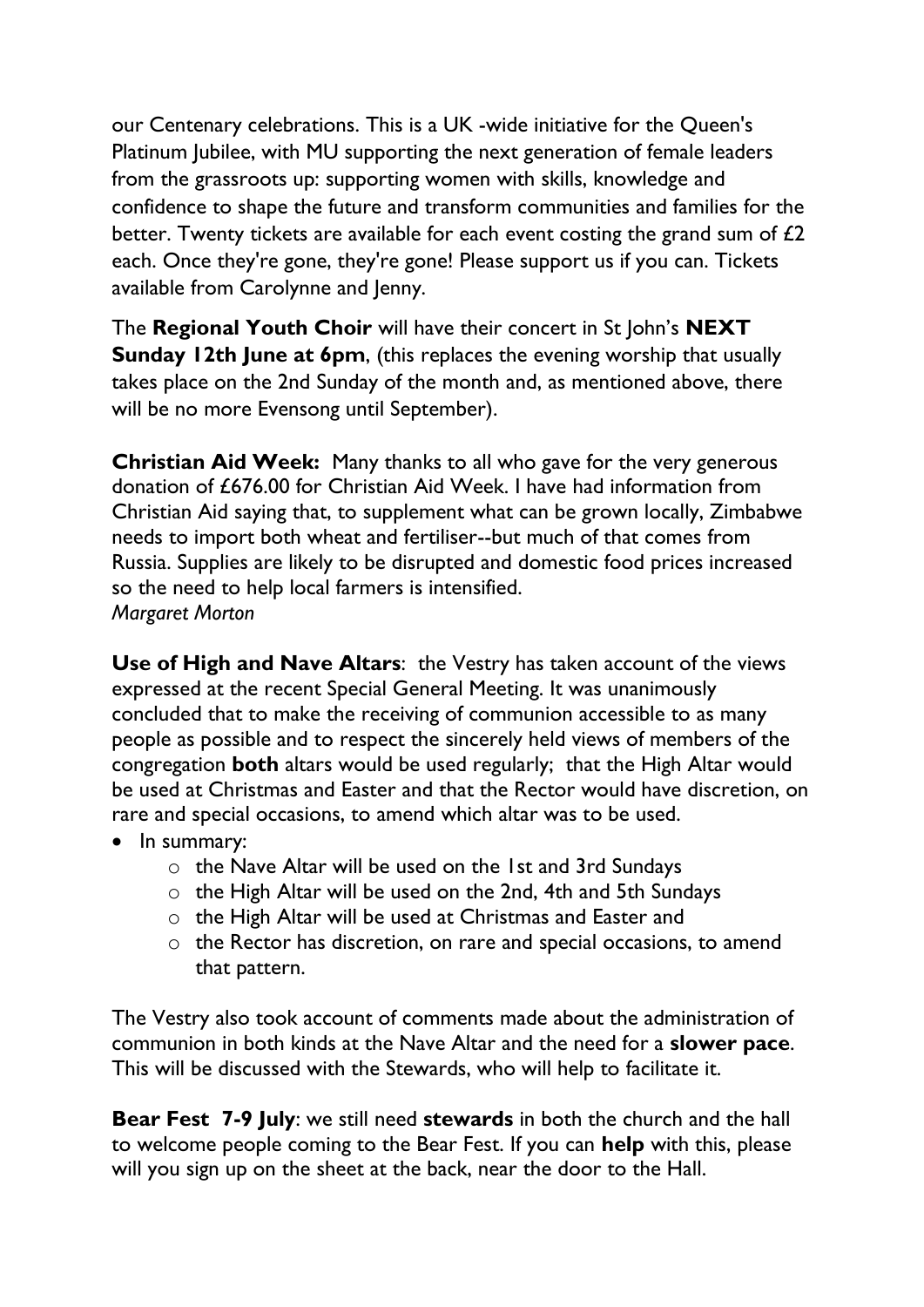The Congregation will be sorry to hear of the death of Bishop Ted Luscombe, long a friend of St J's, on Wednesday, 04/05/2022, at the age of 97. There was a private funeral in Friockheim, but there will be a Memorial Service on **Tuesday, 07/06/2022** at St Paul's Cathedral, Dundee at 11.30am. I don't imagine there will be enough people for the minibus, but, if you're interested in going, please talk to me. We could, at least, hope for better travelling weather than was the case for Bishop John Taylor! *David Kerr*

## *MOOL (Massive Outpouring of* Love) tell us…

## **International Street Food Festival**

Thanks to a grant from the New Scots Refugee Integration Delivery Project, we will be running an International Street Food Festival in Dumfries Dock Park **TODAY** 5th June 2022. We're really excited about the prospect which we hope will showcase all the benefits which our society and area receive from the arrival of people with other cultures, skills and outlooks. In addition to sharing different kinds of food we also want this to be a chance to share other aspects of our cultures. Whether it's music, dance, storytelling or any other part of life, we want to share and celebrate our diversity. If you've got any suggestions skill sharing, please get in touch. If you know anyone who might be able or willing to contribute by sharing a skill from another culture please ask them to get in touch too. <https://www.mool.scot/>

Some of you may be aware that a small Women's Group (the group, not the members!) have been meeting in the Hall on Monday mornings, since the beginning of April. People may have heard of 'Men's Shed', a similar type of men's group, which meets in various small halls and the like, to share and offer skills, support, friendship and the like. The group that meets at St J's is called the Hens' Den and St J's is glad to be able to provide a space for them to meet.

Following a successful funding application, there will now be **three** groups (a men's group and an art therapy group, as well as the existing women's group…snappy names, I'm assured, to follow) meeting, all on a Monday, for 2 hours each, from 10.30am until about 17.30, from 30/06/2022 onwards. This is a 'double win', as we are able to welcome new people into our premises…and the groups will also be making a contribution, in consideration of the use of the hall. Please bear in mind, though, that it puts the main Hall out of action on Mondays during the day, though there would be no objection to using the toilets, kitchen, flower cupboard and Choir Vestry. The groups may very occasionally be using the kitchen for more than just teas & coffees, but we'll try